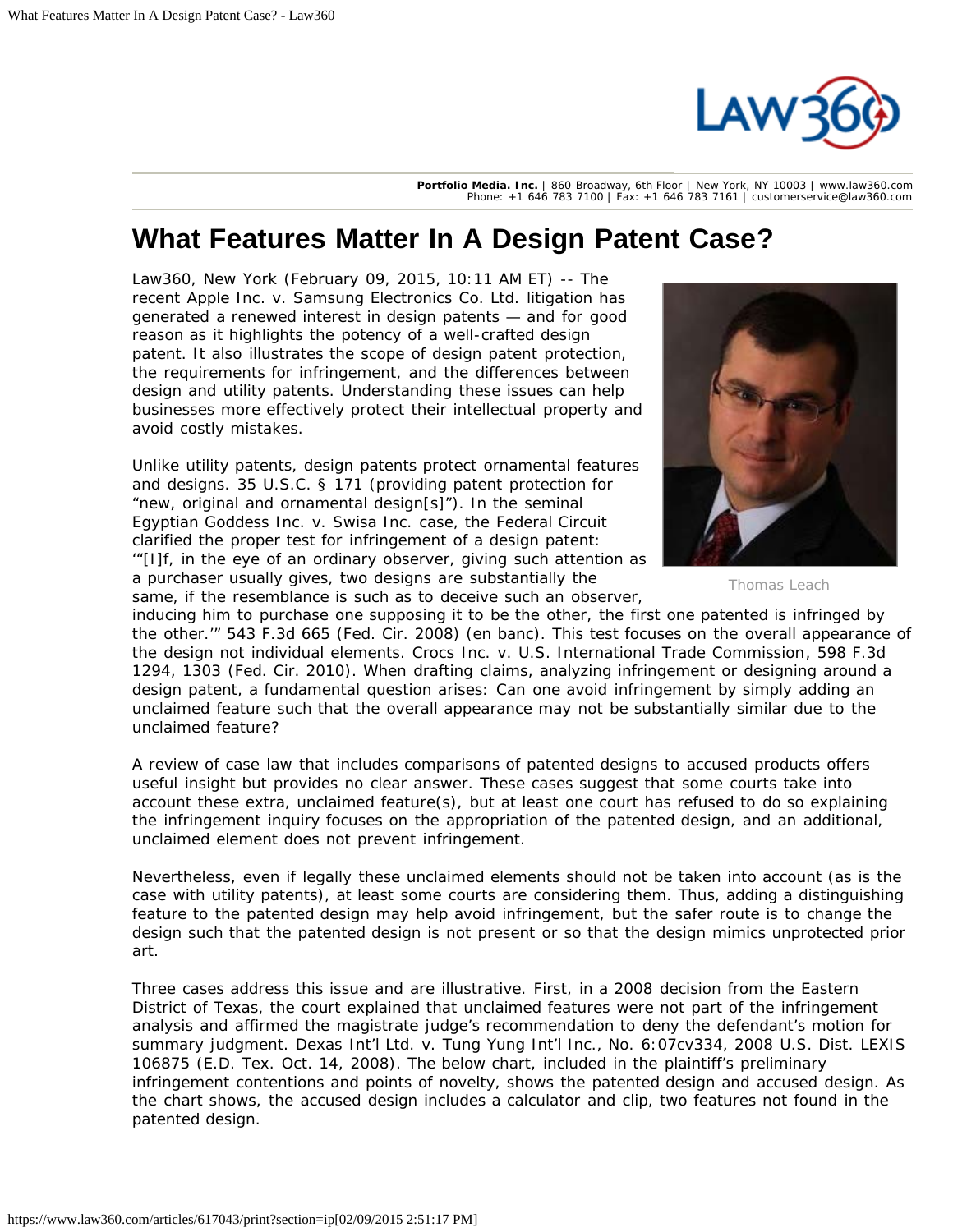

Rejecting the defendant's argument that the magistrate judge incorrectly ignored ornamental elements that were not found in the patented design, the court noted that "[b]ecause the claimed design is defined by the drawings in the patent ... the infringement analysis should focus on the ornamental features in the claimed design." As the plaintiff aptly explained, "features added to the Accused Design, 'above and beyond the ornamental features illustrated in the '599 Patent, are irrelevant to the ordinary observer test, and were correctly ignored."' The court agreed and instead focused on the claimed design.

Unlike the Dexas court, the Northern District of Texas court took into account an unclaimed feature when granting summary judgment in favor of the defendants and finding the accused fixture did not infringe the relevant design patent. Minka Lighting Inc. v. Maxim Lighting International Inc., No. 3:06-CV-995-K, 2009 U.S. Dist. LEXIS 20948 (N.D. Tex. Mar. 16, 2009). The court's order granting summary judgment included a comparison of the relevant designs, showing Figure 1 of the '591 patent side-by-side with an image of Cambria's design.

The following are figures from [D461,591:](https://www.law360.com/patents/D461591)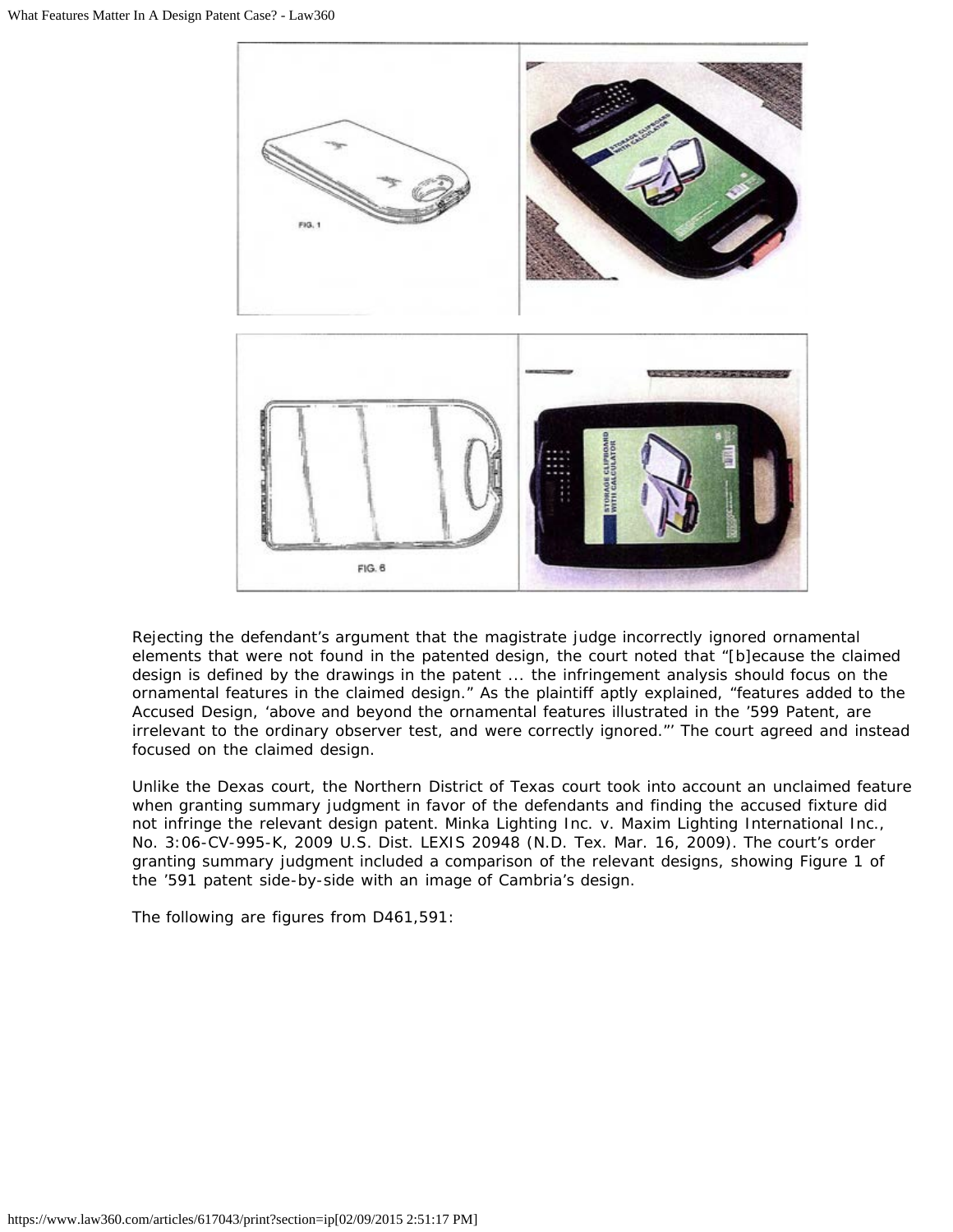

The following is an image of the defendants' accused design:



Defendants' Cambria design

While the court recognized several differences in the designs, the most notable and discussed difference was the unclaimed hook: "[m]ost notably, Defendant's fixtures include a distinct ornamental 'hook' in the center portion of the lamp support arm." The hook, extending from center of the fixture, "makes [Cambria's fixture] readily distinguishable from the '591 patent." In fact, the court said the "difference is obvious at first glance" since the hook gave the Cambria fixture three appendages while the patented design only had two. Thus, while not directly tackling the issue of auxiliary features, the court considered the unclaimed feature in its analysis, impliedly taking a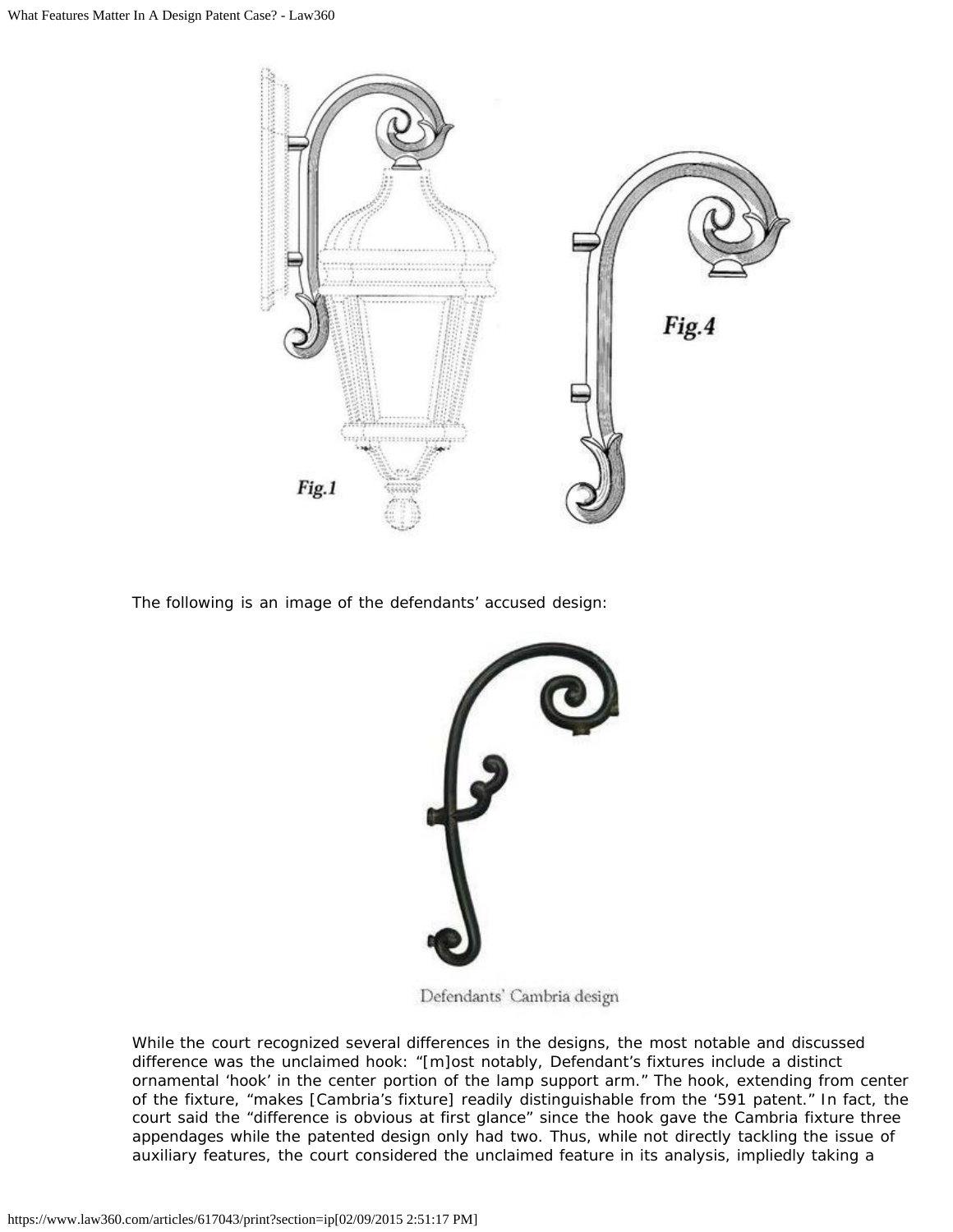position contrary to that of the Dexas court.

The District of Maryland court too took into consideration an additional unclaimed feature in a 2011 decision involving patented bench designs. Victor [Stanley Inc.](https://www.law360.com/company/cgi-group-inc) v. Creative Pipe Inc., No. MJG-06- 2662, 2011 U.S. Dist. LEXIS 112846 (D. Md. Sept. 30, 2011), aff'd 499 Fed. Appx. 971 (Fed. Cir. 2013). Interestingly, this case involved multiple benches that were accused of infringing the patented design; the court found one bench type to be infringing and another bench type — the bench with the additional, unclaimed support bar  $-$  to be not infringing.

The following designs were found to be substantially similar:



The Patent

The Nebelli Bench

The following designs, however, were deemed not substantially similar:



The court found the addition of a second brace and an oval made the two benches distinguishable. While the court acknowledged that the individual ornamental elements might be nearly identical, the overall impression was different. "The overall effect of the design with the oval below the seat, while certainly taking advantage of the graceful curves designed into the Patent design, creates a different and distinctive look that would not confuse the ordinary observer." Taking a practical stance, the court pointed out there could only be design patent infringement if an ordinary observer would purchase a product taking it to be another; here, there was not a risk that this would happen.